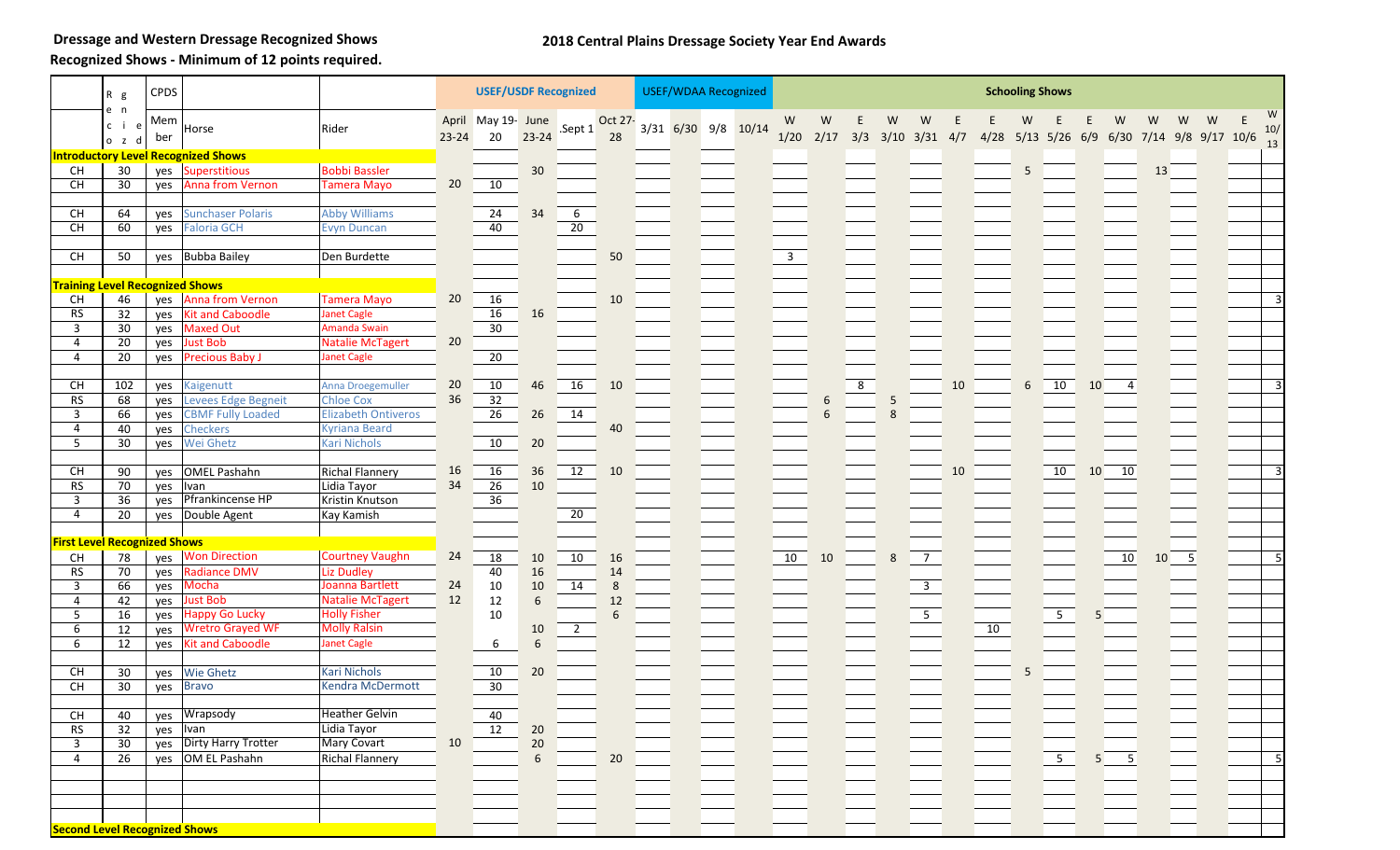**Dressage and Western Dressage Recognized Shows**

## **2018 Central Plains Dressage Society Year End Awards**

**Recognized Shows - Minimum of 12 points required.**

|                                          | $R$ g                    | <b>CPDS</b> |                                            |                                          |                       | <b>USEF/USDF Recognized</b> |           |                |               | <b>USEF/WDAA Recognized</b> |  |                         |           |    |    |                                |      | <b>Schooling Shows</b> |     |   |   |                              |   |               |
|------------------------------------------|--------------------------|-------------|--------------------------------------------|------------------------------------------|-----------------------|-----------------------------|-----------|----------------|---------------|-----------------------------|--|-------------------------|-----------|----|----|--------------------------------|------|------------------------|-----|---|---|------------------------------|---|---------------|
|                                          | e n<br>c i<br>e<br>o z d | Mem<br>ber  | Horse                                      | Rider                                    | April<br>$23 - 24$    | May 19- June<br>20          | $23 - 24$ | .Sept 1        | Oct 27-<br>28 | $3/31$ 6/30 9/8 10/14       |  | W<br>1/20               | W<br>2/17 |    | W  | W<br>$3/3$ $3/10$ $3/31$ $4/7$ | 4/28 | $5/13$ $5/26$          | 6/9 | W | W | W<br>6/30 7/14 9/8 9/17 10/6 | W | W<br>E<br>10/ |
| CH                                       | 108                      | ves         | <b>LR Ami Twilight</b>                     | <b>Olivia Mauldin</b>                    | 40                    | 28                          | 40        |                |               |                             |  |                         | 10        |    | 10 |                                |      |                        |     |   |   |                              |   | 13            |
| <b>RS</b>                                | 52                       | yes         | <b>Bravo</b>                               | <b>Kari Nichols</b>                      |                       |                             |           | 20             | 32            |                             |  |                         |           |    |    |                                |      |                        |     |   |   | 10                           |   |               |
| 3                                        | 22                       | yes         | <b>Bigen</b>                               | Kendra McDermott                         |                       |                             | 22        |                |               |                             |  |                         |           |    |    |                                |      |                        |     |   |   |                              |   |               |
| 4                                        | 20                       | yes         | <b>Bravo</b>                               | Kendra McDermott                         |                       | 20                          |           |                |               |                             |  |                         |           |    |    |                                |      |                        |     |   |   |                              |   |               |
|                                          |                          |             |                                            |                                          |                       |                             |           |                |               |                             |  |                         |           |    |    |                                |      |                        |     |   |   |                              |   |               |
| CH                                       | 56                       | yes         | <b>Titanium</b>                            | <b>Christy Cook</b>                      | 10                    | 16                          | 20        |                | 10            |                             |  | $5\overline{)}$         |           |    |    | 5 <sub>5</sub>                 |      |                        |     |   |   |                              |   |               |
| RS                                       | 36                       | yes         | <b>Just Bob</b>                            | <b>Natalie McTagert</b>                  |                       | 16                          | 20        |                |               |                             |  |                         |           |    |    |                                |      |                        |     |   |   |                              |   |               |
| 3                                        | $\overline{30}$          | yes         | <b>Radiance DMV</b>                        | <b>Liz Dudley</b>                        |                       |                             |           | 10             | 20            |                             |  |                         |           |    |    |                                |      |                        |     |   |   |                              |   |               |
| 4                                        | 16                       | yes         | Mocha                                      | Joanna Bartlett                          |                       |                             | 16        |                |               |                             |  |                         |           |    |    | $\overline{\mathbf{3}}$        |      |                        |     |   |   |                              |   |               |
|                                          |                          |             |                                            |                                          |                       |                             |           |                |               |                             |  |                         |           |    |    |                                |      |                        |     |   |   |                              |   |               |
| CH                                       | 40                       | ves         | Galant Prince von G                        | Patty Couch                              |                       |                             | 40        |                |               |                             |  |                         |           | 10 |    |                                |      |                        |     |   |   |                              |   |               |
| RS                                       | 16                       |             | yes Dirty Harry Trotter                    | Mary Covart                              | 16                    |                             |           |                |               |                             |  |                         |           |    |    |                                |      |                        |     |   |   |                              |   |               |
|                                          |                          |             |                                            |                                          |                       |                             |           |                |               |                             |  |                         |           |    |    |                                |      |                        |     |   |   |                              |   |               |
| <b>Third Level Recognized Shows</b>      |                          |             |                                            |                                          |                       |                             |           |                |               |                             |  |                         |           |    |    |                                |      |                        |     |   |   |                              |   |               |
| CH                                       | 130                      | yes         | <b>Big Ben Hancock</b><br><b>Clair NAF</b> | <b>Nancy Etycheson</b>                   | 30<br>30 <sub>o</sub> | 32                          | 28        | 20             | 20            |                             |  | $\overline{\mathbf{5}}$ | 10        |    |    | 10                             |      |                        |     |   |   |                              |   |               |
| <b>RS</b>                                | 62                       | yes         | Cassanova Kiss                             | <b>Tamera Mayo</b><br><b>Beth Circle</b> | 6                     | 10<br>10                    |           | 6              | 16            |                             |  |                         |           |    |    | $\overline{8}$                 |      |                        |     |   |   |                              |   |               |
| 3<br>4                                   | 36<br>30                 | yes         | Lust in the Wind                           | <b>Holly Luke</b>                        |                       | 10                          | 20        | $\overline{4}$ | 16            |                             |  | $\sqrt{5}$              |           |    |    |                                |      |                        |     |   |   |                              |   |               |
| 5                                        | $\overline{20}$          | yes<br>yes  | <b>Mantreh</b>                             | <b>Tamera Mayo</b>                       |                       | 14                          |           | 6              |               |                             |  |                         |           |    |    |                                |      |                        |     |   |   |                              |   |               |
|                                          |                          |             |                                            |                                          |                       |                             |           |                |               |                             |  |                         |           |    |    |                                |      |                        |     |   |   |                              |   |               |
| <b>CH</b>                                | 80                       | yes         | Cobridge El Dorado                         | Olivia Brackin                           | 40                    | 40                          |           |                |               |                             |  |                         |           |    |    |                                |      |                        |     |   |   |                              |   |               |
| $\mathsf{CH}% \left( \mathcal{M}\right)$ | 30                       | yes         | <b>Liberty Road</b>                        | <b>Heather Gelvin</b>                    |                       |                             | 30        |                |               |                             |  | 10                      |           |    |    |                                |      |                        |     |   |   |                              |   |               |
| <b>CH</b>                                | 30                       | yes         | D'Ormonde                                  | Carolyn Hoekstra                         | 10                    |                             |           | 20             |               |                             |  |                         |           |    |    |                                |      |                        |     |   |   |                              |   |               |
|                                          |                          |             |                                            |                                          |                       |                             |           |                |               |                             |  |                         |           |    |    |                                |      |                        |     |   |   |                              |   |               |
| <b>Fourth Level Recognized Shows</b>     |                          |             |                                            |                                          |                       |                             |           |                |               |                             |  |                         |           |    |    |                                |      |                        |     |   |   |                              |   |               |
| CH                                       | 30                       | yes         | Lust in the Wind                           | <b>Holly Luke</b>                        | 20                    | 10                          |           |                |               |                             |  |                         | 5         |    |    | $\overline{5}$                 |      |                        |     |   |   |                              |   |               |
| <b>CH</b>                                | 30                       | yes         | <b>Keeley</b>                              | <b>Nancy Litach</b>                      |                       |                             | 20        | 10             |               |                             |  |                         |           |    |    |                                |      |                        |     |   |   |                              |   |               |
| $\mathbf{3}$                             | 12                       | yes         | Piloot                                     | <b>Jana Howell</b>                       |                       |                             |           |                | 12            |                             |  |                         |           |    |    |                                |      |                        |     |   |   |                              |   |               |
| $\mathsf{CH}% \left( \mathcal{M}\right)$ | 26                       | yes         | Deer Park Echoing Lark                     | <b>Mary Shappee</b>                      |                       |                             | 16        | 10             |               |                             |  |                         |           |    |    |                                |      |                        |     |   |   |                              |   |               |
| $\mathsf{CH}% \left( \mathcal{M}\right)$ | 70                       |             | Genna                                      | <b>Kari Nichols</b>                      | $20\,$                |                             |           | 10             | 20            |                             |  | $\overline{\mathbf{3}}$ |           |    |    |                                |      |                        |     |   |   |                              |   |               |
| <b>RS</b>                                | 20                       | yes<br>yes  | Lupo                                       | <b>Kari Nichols</b>                      |                       | 20                          | 20        |                |               |                             |  |                         |           |    |    | 10                             |      |                        |     |   |   |                              |   |               |
|                                          |                          |             |                                            |                                          |                       |                             |           |                |               |                             |  |                         |           |    |    |                                |      |                        |     |   |   |                              |   |               |
|                                          |                          |             | <b>Prix St Georges Recognized Shows</b>    |                                          |                       |                             |           |                |               |                             |  |                         |           |    |    |                                |      |                        |     |   |   |                              |   |               |
| CH                                       | 36                       |             | yes Piloot                                 | <b>Jana Howell</b>                       | 12                    | 8                           | 16        |                |               |                             |  |                         |           |    |    | 5 <sub>1</sub>                 |      |                        |     |   |   |                              |   |               |
| <b>RS</b>                                | 20                       | yes         | <b>Sunset Blvd</b>                         | <b>Stacey Gerling</b>                    |                       | 20                          |           |                |               |                             |  |                         |           |    |    |                                |      |                        |     |   |   |                              |   |               |
|                                          |                          |             |                                            |                                          |                       |                             |           |                |               |                             |  |                         |           |    |    |                                |      |                        |     |   |   |                              |   |               |
| $\mathsf{CH}% \left( \mathcal{M}\right)$ | 64                       | yes         | Genna                                      | <b>Kari Nichols</b>                      | $\frac{12}{20}$       | 12                          | 20        |                | 20            |                             |  |                         |           |    |    |                                |      |                        |     | 5 |   |                              |   |               |
| <b>RS</b>                                | 50                       | yes         | <b>Ambition 7</b>                          | <b>Kari Nichols</b>                      |                       | 20                          |           | 10             |               |                             |  |                         |           |    |    | $\overline{\phantom{0}}$       |      |                        |     |   |   |                              |   |               |
| CH                                       | 58                       |             | yes Rowan                                  | Nancy Burba                              | 16                    | 12                          |           | 10             | 20            |                             |  |                         |           |    |    |                                |      |                        |     |   |   |                              |   |               |
| <b>Intermediate I Recognized Shows</b>   |                          |             |                                            |                                          |                       |                             |           |                |               |                             |  |                         |           |    |    |                                |      |                        |     |   |   |                              |   |               |
| CH                                       | 16                       |             | yes Buena Vista                            | <b>Chris Cashel</b>                      |                       |                             |           |                | $16\,$        |                             |  |                         |           |    |    |                                |      |                        |     |   |   |                              |   |               |
|                                          |                          |             | <b>Intermediate II Recognized Shows</b>    |                                          |                       |                             |           |                |               |                             |  |                         |           |    |    |                                |      |                        |     |   |   |                              |   |               |
| <b>CH</b>                                | 26                       |             | yes Vashti                                 | Kristin Knutson                          | $\sqrt{6}$            | 10                          |           |                | $10\,$        |                             |  |                         |           |    |    |                                |      |                        |     |   |   |                              |   |               |
|                                          |                          |             |                                            |                                          |                       |                             |           |                |               |                             |  |                         |           |    |    |                                |      |                        |     |   |   |                              |   |               |